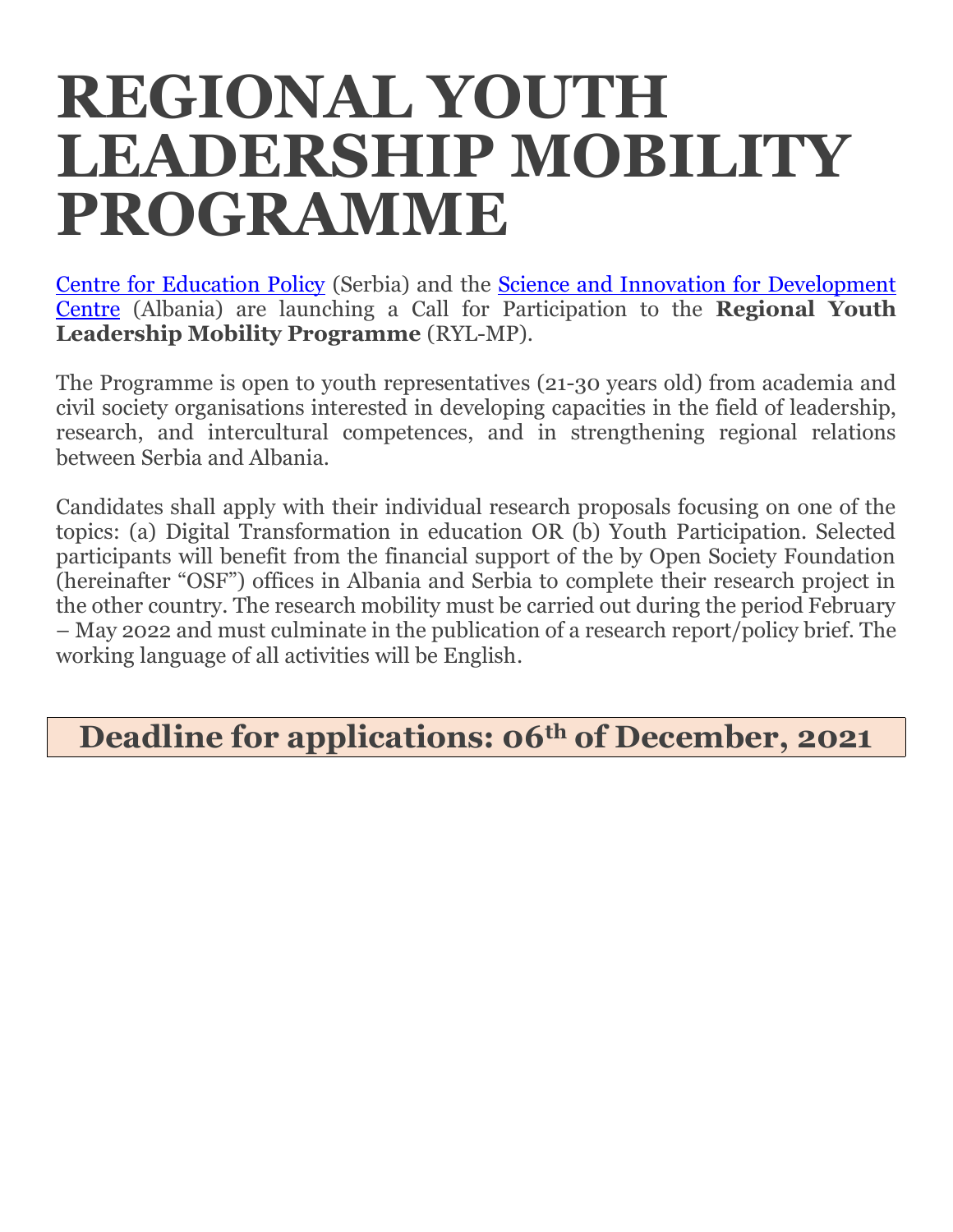#### **Centre for Education Policy (CEP)**

is an independent multidisciplinary research centre which provides professional support to decision makers and practitioners in developing, implementing and evaluating policies in the field of education. To complement these, CEP continually strives to identify and bring to light areas in need to be addressed by both decision makers and scientific community, while strongly advocating in favour of informing education policy and practice with evidence provided through social science research.

**The Science and Innovation for Development Centre (SCiDEV)** is an independent organization that aims to support and incentivise sustainable, economic and social development and democratisation in Albania and the wider region. SCiDEV's primary target groups are: youth, young professionals, researchers, higher education institutions, government institutions, local CSOs and grassroots groups, and media. It primarily engages in research, capacity development, advocacy and knowledge brokering, Project Development, Fundraising, Networking, Science Communication, Engagement of Academic Diaspora.

#### **WHAT IS REGIONAL YOUTH LEADERSHIP MOBILITY PROGRAMME**

Regional Youth Leadership Mobility Programme (RYL-MP) was designed by Centre for Education Policies [\(CEP\)](http://www.cep.edu.rs/eng), Serbia, and Centre Science and Innovation for Development [\(SCiDEV\)](http://www.scidevcenter.org/), Albania, as an answer to the OSF initiative of creating platform for regional cooperation of strategic priorities.

The OSF Strategy aims to respond to multiple challenges, ranging from the ongoing Covid-19 pandemic to climate change and the seemingly inevitable economic and social crises that are likely to ensue. To that end, one of the pillars of OSF's work in the region is Economic and Social Justice. Increased bilateral cooperation between Albania and Serbia, including the establishment of the Youth Leadership Mobility Platform, feeds precisely into this goal. OSF Albania also had envisaged similar actions in their action plan i.e. bilateral project with Serbia.

**Regional Youth Leadership Mobility Programme** (RYL-MP) specifically targets Master or PhD students, recently graduated students, youth researchers, young professionals and/or youth activists from Albania and Serbia with research interest and background in the above mentioned topics that have the capacity to work and present their research in English (both orally and in writing) and are keen in participation in regional cooperation as well as be engaged in decision-making processes through evidence-based activism and participation.

The selected participants will be offered tailored capacity development activities through e-learning and mentoring with the aim to further improve their skills and knowledge on how

to produce high-quality research with impact on activism and decision-making and to facilitate effective collaboration between youth in Albania and Serbia. They will also have an opportunity to spend up to one month in Albania or Serbia (Serbian participants will go to Albania and vice versa) and do part of their research there. During this time, participants will work with designated mentors that will support them through the process and with the selected topic. This is intended to not only expand the participants' research capabilities and subject matter knowledge, but also to improve their advocacy skills and engage in evidence-based activism. The programme will organize different dissemination activities as well as two joint events, one in Belgrade and one in Tirana to discuss and promote the findings of the final research report/policy brief to be prepared by the participants.

#### **Call Objectives and Priority Areas of Research**

The overall objective of RYL-MP is to empower youth to build and strengthen competences, such are leadership, research, policy, advocacy for participation and activism in public life, policy development and regional cooperation. The programme seeks to support young people, students, youth activists and youth researchers with opportunities to improve their competencies and pursue areas of their interest while providing some valuable and relevant research for national policy development. The specific objectives of this call are to: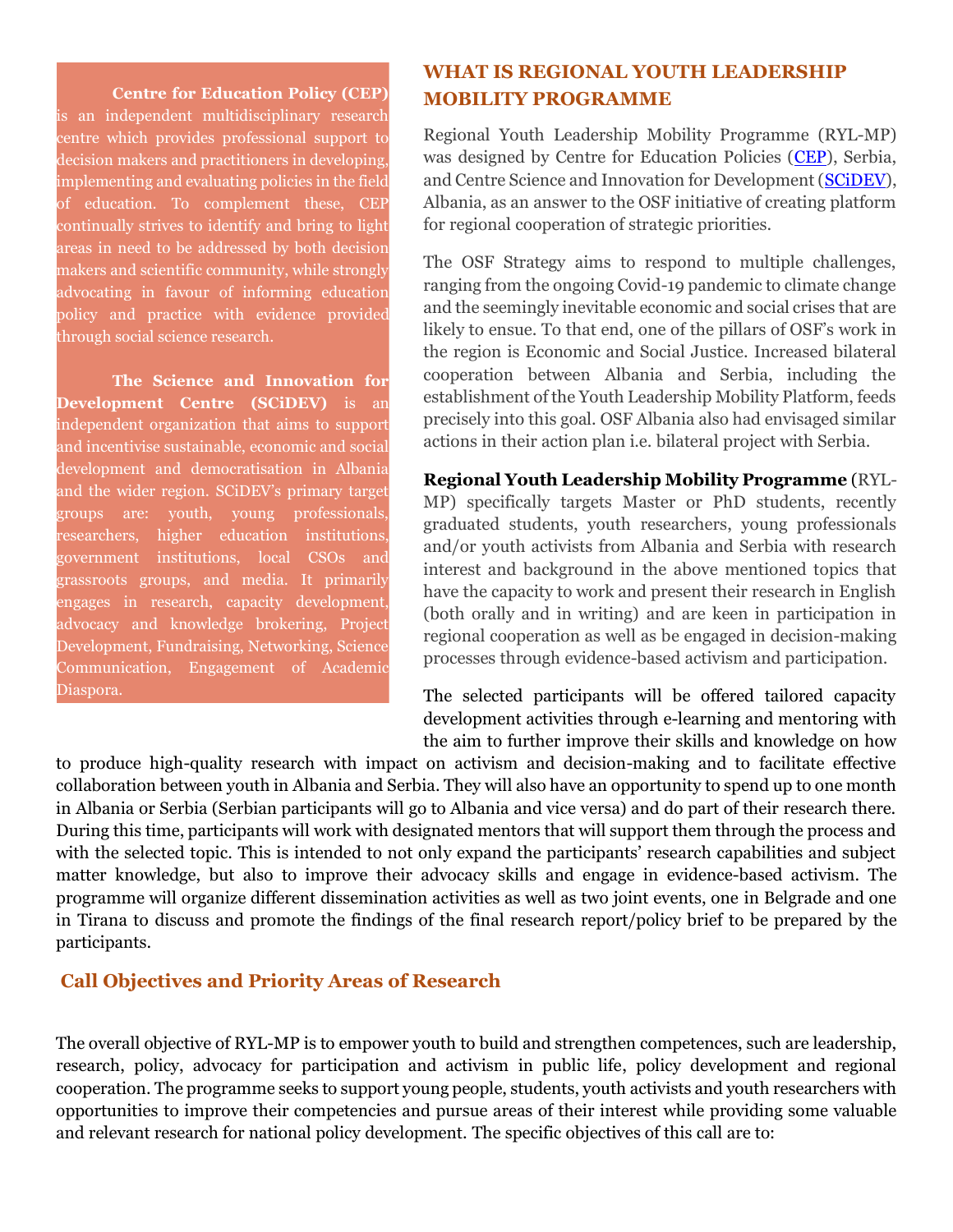- Enable young people (students/researchers, young professionals and activists) to produce and disseminate individual research projects focusing on the research question in another country (in Albania or Serbia, depending on applicant's country of residence) in the areas of Digital Transformation in Education and Youth Participation;

- Provide opportunities for youth from Serbia and Albania to establish bilateral cooperation and become acquainted with context in another country in relevant areas.

The Call encourages research proposals that explore issues related to:

*Digital Transformation in Education –* This topic allows for the exploration of various research questions including, but not limited to, improved accessibility and access to online learning, personalized learning experiences, virtual learning environments, security across digital devices and space, teaching digital citizenship, big data and many more.

*Youth participation* – this topic is of very high strategic importance in both countries. Research proposals that can have some practical policy application or can evolve into specific actions are welcome. Candidates may choose to explore what youth participation in Albania and Serbia entails and/or how it can be implemented for different age groups. It is possible to explore various strategies and mechanism for youth participation or representation of specific groups, bringing in an equity and gender perspective.

Interested candidates should submit a research proposal through the attached template, where they briefly identify main ideas/problems they want to investigate and reasons why these are relevant. Candidates will need to outline a proposed methodology for research that, if selected, can be further developed in cooperation with a mentor. Additionally, their proposal should include some consideration about how research findings can be used in the future, e.g., for advocacy, raising awareness, policy making, etc. Finally, considering the mobility dimension of this programme, candidates should also reflect on potential comparative aspects between Albania and Serbia.

Submitted research proposal will be evaluated by a Selection Committee based on the relevance, the quality of proposed methodology, and the potential to inform activism and advocacy as outlined in the Annex 1 - Regional Youth Leadership Mobility Proposal Template.

The research will be accompanied by dissemination activities, providing the opportunity to share ideas and policy recommendations with relevant stakeholders. In this process, participants will have opportunity to cooperate with peers and exchange with decision-makers from Serbia and Albania, and thus receive extensive capacity building.

An online info session about the mobility programme will be organized on 26.11.2021. You can register by following [this link.](https://us06web.zoom.us/meeting/register/tZwode6urjsjGtx2R9Y2uByX-KhcfBxbrGGh) The info session will be recorded and available until submission deadline.

#### **Eligibility**

The programme is open to 10 candidates, 5 from Albania and 5 from Serbia, which meet the eligibility criteria listed below and have their research proposal evaluated as satisfactory by a Selection Committee<sup>1</sup>.

Following candidates are eligible for participation:

- Appropriate age (21-30 years old);
- Citizenship (Albanian OR Serbian), with a residence within the territory of the country of citizenship;
- Willingness to work on strengthening regional cooperation;

<sup>1</sup> Research evaluation criteria are found in the Annex 1 - Regional Youth Leadership Mobility Research Proposal Template.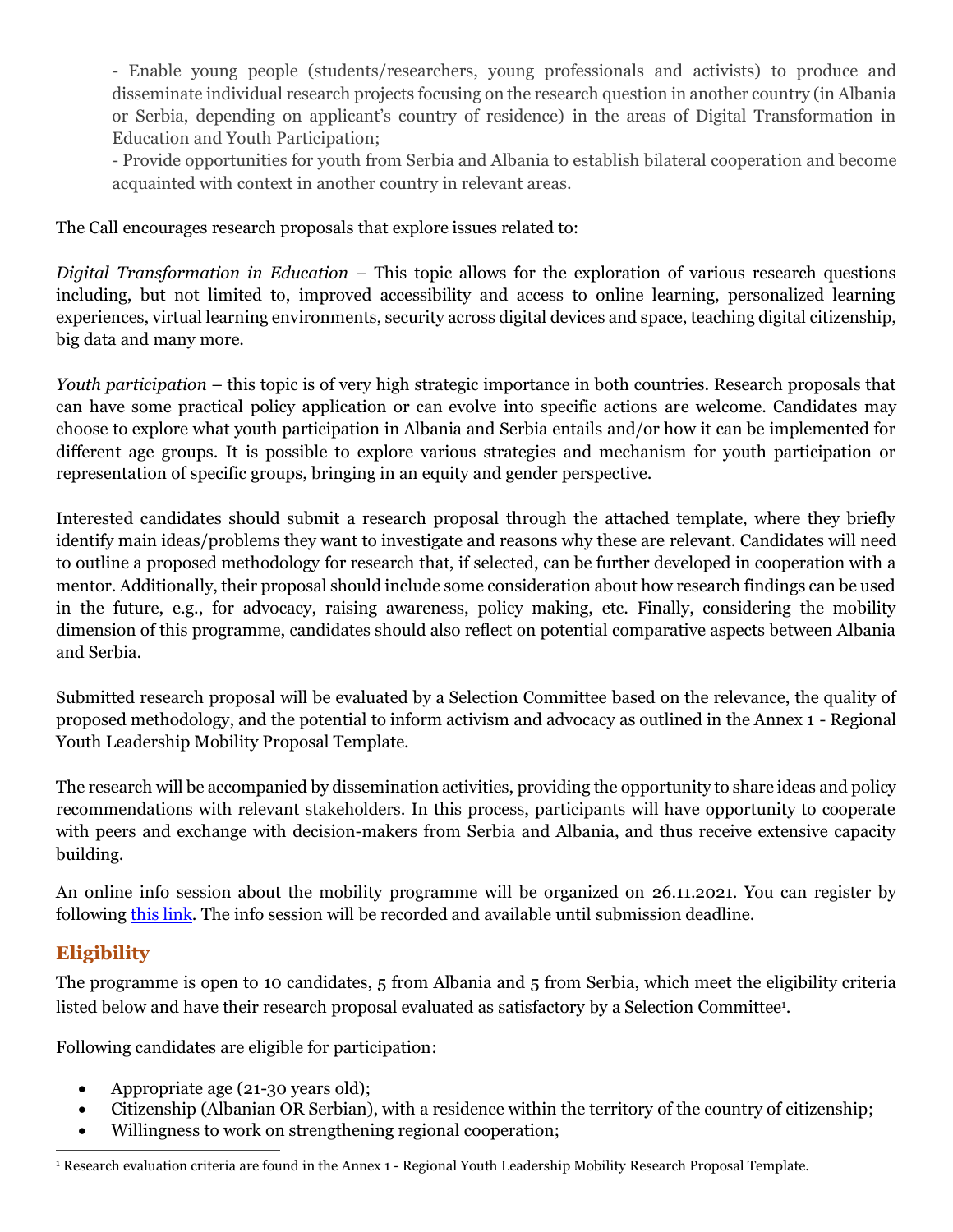- Background (one of the listed):
	- o Master or PhD students
	- o Recently graduated students
	- o Youth researchers
	- o Young professionals from civil society organisations,
	- o Youth activists.

Candidates' affiliation to an organization active in the field of education research, youth participation, regional cooperation or digital transformation will be considered as asset.

#### **Mobility Programme Content and Scope of Research Activities**

1. Launching event in Tirana, Albania, on January 28<sup>th</sup>, 2022, with covered travel and accommodation costs covered by the organizers.

2. Capacity building programme on research methodology, use of research results, and targeted writing skills (policy recommendations, policy briefs, advocacy materials, research informed policies and youth participation) offered through online workshops. Participation in the capacity building workshops/trainings is mandatory.

3. Dedicated *mentoring programme* to support selected applicants in finalizing their research design, offering assistance during the field research and providing feedback during report writing process.

4. *Mobility period*: Selected applicants will spend one month in the other country. They will receive a mobility grant in the amount of \$300, while another \$700 will cover accommodation, living and travel costs to host countries.

5. *Publication of the results*: The final version of the research reports/policy briefs submitted by each participant will go through a peer-review mechanism and will then be published by CEP and SCiDEV and promoted online. Participants are encouraged and will be supported, if needed, to submit the research for publication in journals.

6. *Closing event* in Belgrade, Serbia, in late May 2022. The event will be attended by the relevant national stakeholders and will also serve to disseminate the findings from research. Travel and accommodation costs will be covered by the organizers.

It is obligatory for the selected participants to participate in all activities. All selected participants will be required to sign a letter of commitment.

All selected participants will be required to sign a letter of commitment if their research proposal is accepted, as well as the contract according to the legislation in domestic country. Travel, accommodation and per diem for the launching event in Tirana and final event in Belgrade will be covered by organizers.

### **Timeline\* (tentative)**

- 1. Info session: November 26, at 10:00 am. [Registration link.](https://us06web.zoom.us/meeting/register/tZwode6urjsjGtx2R9Y2uByX-KhcfBxbrGGh)
- 2. Closing date for submitting a research proposal: December  $6<sup>th</sup>$ , 2021
- 3. Notification to applicants of the Selection Committee's decision: on or before December 22nd, 2021
- 4. Participation at the 1st launch event in Tirana: January 28th , 2022
- 5. Participation in online capacity building programme: TBC January February 2022
- 6. Stay in Albania/Serbia: March & April 2022
- 7. First research report draft submission: May 3rd, 2022
- 8. Submission of the final version of research report: May 15th, 2022
- 9. Participation in closing/promotional event in Belgrade: May 27<sup>th</sup>, 2022